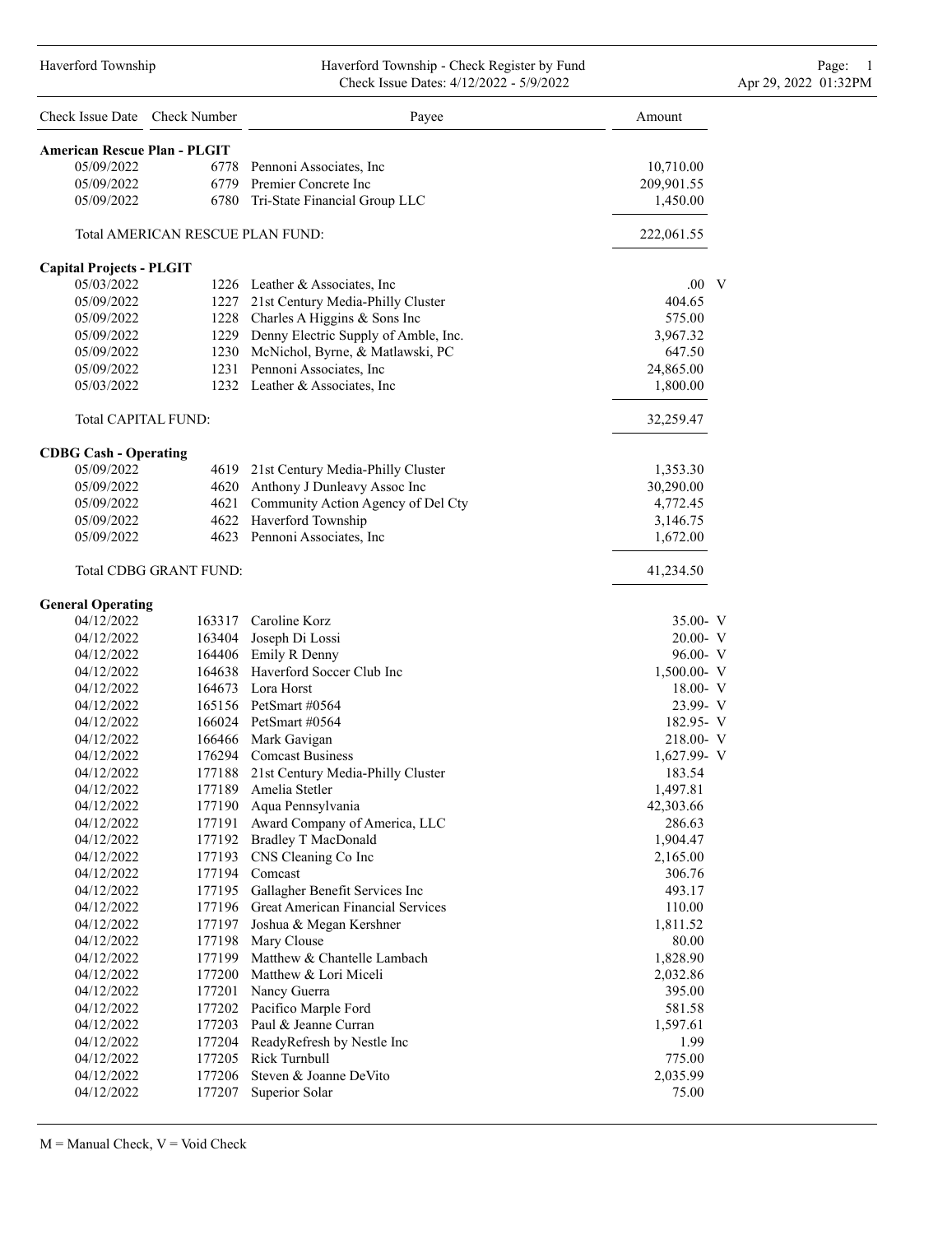## Haverford Township **Haverford Township - Check Register by Fund** Page: 2 Check Issue Dates: 4/12/2022 - 5/9/2022 Apr 29, 2022 01:32PM

| Check Issue Date Check Number |                  | Payee                                       | Amount     |
|-------------------------------|------------------|---------------------------------------------|------------|
| 04/12/2022                    | 177208           | Telesystem                                  | 983.51     |
| 04/12/2022                    | 177209           | Toshiba America Business Solutions          | 472.92     |
| 04/13/2022                    |                  | 177210 TD Ameritrade FBO 913039183          | 422,000.00 |
| 04/13/2022                    |                  | 177211 TD Ameritrade FBO 913039189          | 382,380.95 |
| 04/15/2022                    | 177212           | April Ziviello                              | 243.58     |
| 04/15/2022                    |                  | 177213 Charles Moore                        | 283.13     |
| 04/15/2022                    |                  | 177214 Christopher Cahill                   | 257.81     |
| 04/15/2022                    |                  | 177215 Francis Davis                        | 264.25     |
| 04/15/2022                    |                  | 177216 James McCoy                          | 426.64     |
| 04/15/2022                    | 177217           | Joseph Klodarska                            | 336.05     |
| 04/15/2022                    | 177218           | Joseph W Coffey                             | 208.33     |
| 04/15/2022                    |                  | 177219 Kevin Wilson                         | 247.74     |
| 04/15/2022                    |                  | 177220 Mark Amorim                          | 206.23     |
| 04/15/2022                    |                  | 177221 Robert Cassano                       | 219.53     |
| 04/15/2022                    |                  | 177222 Robert McGoldrick                    | 299.03     |
| 04/15/2022                    |                  | 177223 Robert Meyers                        | 443.05     |
| 04/15/2022                    |                  | 177224 Robert Sandy                         | 249.85     |
|                               | 177225           |                                             | 261.48     |
| 04/15/2022                    |                  | Stephen O Hand                              |            |
| 04/15/2022                    | 177226<br>177227 | Stephen Talarico<br>Thomas Straub           | 314.15     |
| 04/15/2022                    |                  |                                             | 260.97     |
| 04/15/2022                    | 177228<br>177229 | <b>Timothy Moore</b>                        | 543.58     |
| 04/15/2022                    |                  | William B Maguire                           | 194.68     |
| 04/15/2022                    |                  | 177230 William Hatton Sr                    | 200.33     |
| 04/15/2022                    | 177231           | William J Stapleton Jr                      | 278.94     |
| 04/15/2022                    |                  | 177232 William Wechsler                     | 477.68     |
| 04/19/2022                    | 177233           | Arthur J Gallagher Risk Mgmt Serv Inc       | 109,322.93 |
| 04/19/2022                    |                  | 177234 Brian McDonald                       | 70.96      |
| 04/19/2022                    |                  | 177235 Comcast Business                     | .00.<br>V  |
| 04/19/2022                    |                  | 177236 Commonwealth of Pennsylvania         | 2,093.94   |
| 04/19/2022                    |                  | 177237 Delta Dental of PA                   | 32,537.44  |
| 04/19/2022                    |                  | 177238 Emily Green                          | 53.44      |
| 04/19/2022                    |                  | 177239 Federal Express Corp                 | 77.32      |
| 04/19/2022                    |                  | 177240 Independence Blue Cross              | 3,370.50   |
| 04/19/2022                    | 177241           | Independence Blue Cross                     | 7,264.41   |
| 04/19/2022                    | 177242           | Independence Blue Cross                     | 1,568.11   |
| 04/19/2022                    | 177243           | Jere Goodman                                | 61.48      |
| 04/19/2022                    |                  | 177244 John Viola                           | 1,777.17   |
| 04/19/2022                    | 177245           | Julien Denny                                | 54.39      |
| 04/19/2022                    | 177246 Lowe's    |                                             | 5,232.54   |
| 04/19/2022                    | 177247           | Michael Travaline                           | 85.01      |
| 04/19/2022                    | 177248           | Noreen Comer                                | 50.00      |
| 04/19/2022                    | 177249           | ReadyRefresh by Nestle Inc                  | 417.51     |
| 04/19/2022                    |                  | 177250 Toshiba Financial Services           | 1,349.00   |
| 04/19/2022                    |                  | 177251 Vision Benefits of America           | 1,287.72   |
| 04/19/2022                    |                  | 177252 Comcast                              | 155.64     |
| 04/19/2022                    |                  | 177253 Comcast Business                     | 3,304.82   |
| 04/26/2022                    |                  | 177254 Adam & Jessica Henry                 | 1,559.01   |
| 04/26/2022                    |                  | 177255 Aqua Pennsylvania                    | 4,450.10   |
| 04/26/2022                    | 177256 BMI       |                                             | 391.00     |
| 04/26/2022                    |                  | 177257 Brian Barrett                        | 1,708.35   |
| 04/26/2022                    |                  | 177258 C. Lawrence Holmes                   | 26.48      |
| 04/26/2022                    |                  | 177259 Citrix Systems Inc                   | 3,100.00   |
| 04/26/2022                    |                  | 177260 Colleen Brown                        | 402.34     |
| 04/26/2022                    |                  | 177261 Comcast                              | 477.53     |
| 04/26/2022                    |                  | 177262 DelCo Public Schools Healthcare Trst | 369,310.83 |
| 04/26/2022                    |                  | 177263 Federal Express Corp                 | 43.99      |
| 04/26/2022                    | 177264           | James Brawley                               | 60.00      |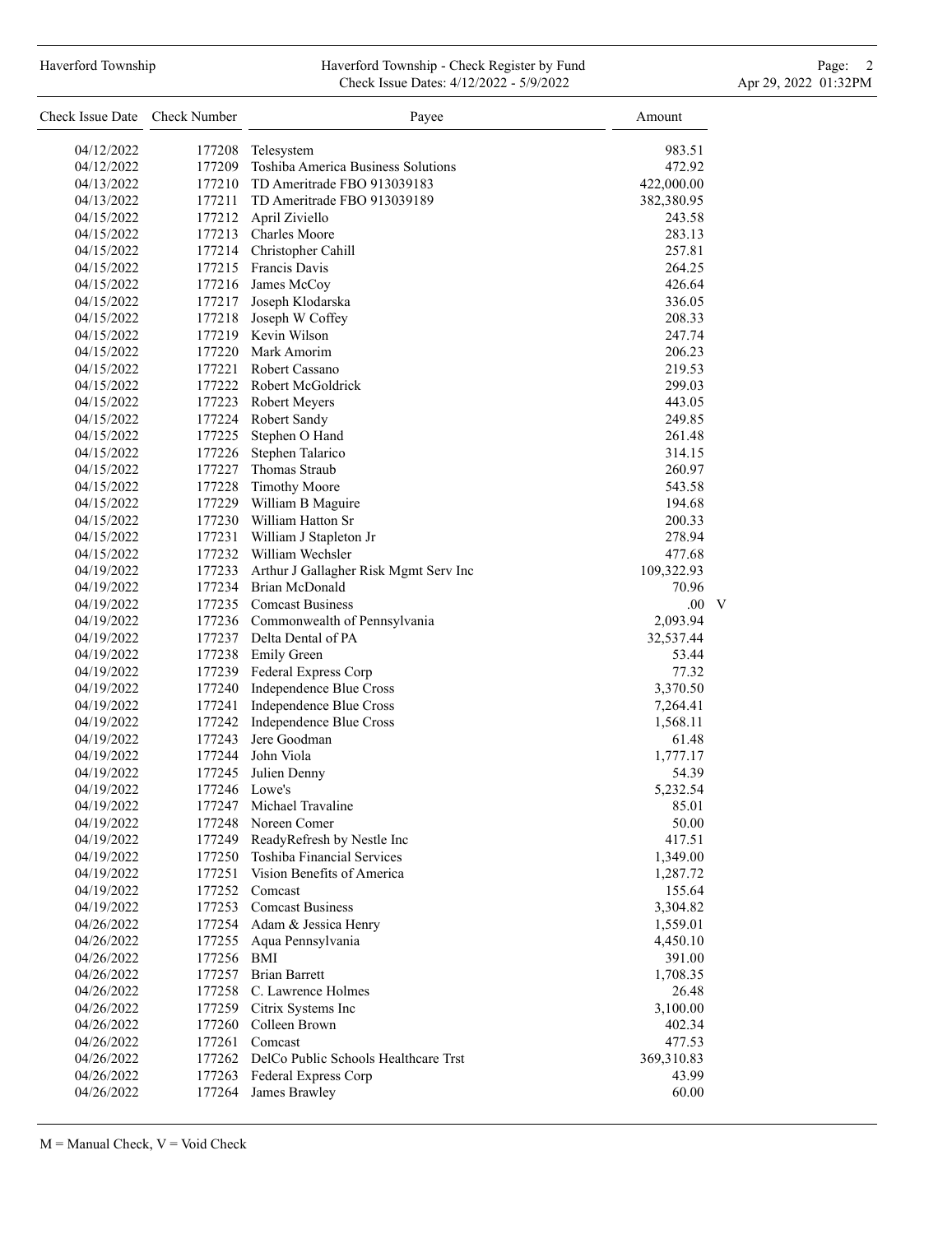## Haverford Township **Haverford Township - Check Register by Fund** Page: 3 and Page: 3 Check Issue Dates: 4/12/2022 - 5/9/2022 Apr 29, 2022 01:32PM

| Check Issue Date Check Number |        | Payee                                           | Amount       |
|-------------------------------|--------|-------------------------------------------------|--------------|
| 04/26/2022                    |        | 177265 Julien Denny                             | 118.17       |
| 04/26/2022                    |        | 177266 Kirsten Taylor                           | 118.17       |
| 04/26/2022                    |        | 177267 North American Benefits Company          | 4,253.35     |
| 04/26/2022                    |        | 177268 Toshiba America Business Solutions       | 74.30        |
| 04/26/2022                    |        | 177269 Toshiba Financial Service                | 109.00       |
| 04/26/2022                    |        | 177270 Verizon                                  | 56.18        |
| 05/03/2022                    |        | 177271 American Arbitration Association         | 1,050.00     |
| 05/03/2022                    |        | 177272 Aqua Pennsylvania                        | 540.05       |
| 05/03/2022                    |        | 177273 AT & T Mobility                          | 4,910.16     |
| 05/03/2022                    |        | 177274 AT & T Mobility                          | 29.47        |
| 05/03/2022                    |        | 177275 Comcast                                  | 1,224.57     |
| 05/03/2022                    |        | 177276 Constellation NewEnergy Gas Division LLC | 3,103.12     |
| 05/03/2022                    |        | 177277 Ellen Hyland                             | 50.00        |
| 05/03/2022                    |        | 177278 First American Title Ins Co Nat Comm Sv  | 5,236.03     |
| 05/03/2022                    |        | 177279 Jackie O'Doherty                         | 182.25       |
| 05/03/2022                    |        | 177280 John McNicholas                          | 25.00        |
| 05/03/2022                    |        | 177281 Linda Marie Stewart                      | $.00\quad V$ |
| 05/03/2022                    |        | 177282 North American Benefits Company          | 2,473.69     |
| 05/03/2022                    |        | 177283 Toshiba Financial Service                | 1,265.47     |
| 05/03/2022                    |        | 177284 Tri-State Financial Group LLC            | 912.82       |
| 05/03/2022                    |        | 177285 Linda Marie Steward                      | 1,472.07     |
| 05/09/2022                    |        | 177286 21st Century Media-Philly Cluster        | 1,260.35     |
| 05/09/2022                    |        | 177287 911 Safety Equipment LLC                 | 1,352.00     |
| 05/09/2022                    |        | 177288 95 Signs Inc                             | 222.00       |
| 05/09/2022                    |        | 177289 A Marinelli & Sons Inc                   | 312.72       |
| 05/09/2022                    |        | 177290 Adrianne Cerceo-Leo                      | 120.00       |
| 05/09/2022                    |        | 177291 A-Jon Construction Inc                   | 890.00       |
| 05/09/2022                    |        | 177292 Alanna McBrearty                         | 140.00       |
| 05/09/2022                    |        | 177293 All Seasons Landscaping Co. Inc.         | 1,200.00     |
| 05/09/2022                    |        | 177294 Allison Geiger                           | 450.00       |
| 05/09/2022                    |        | 177295 Anthony Lawson                           | 198.00       |
| 05/09/2022                    |        | 177296 Apex Elevator Inspection & Testing LLC   | 120.00       |
| 05/09/2022                    |        | 177297 Ardmore Tire Inc                         | 5,626.64     |
| 05/09/2022                    |        | 177298 Arlene M. LaRosa, RPR                    | 898.00       |
| 05/09/2022                    |        | 177299 ASHI & 24-7 EMS Remittance               | 454.80       |
| 05/09/2022                    |        | 177300 Auto Plus Auto Parts                     | 47.88        |
| 05/09/2022                    |        | 177301 Barbacane, Thornton & Co LLP             | 16,000.00    |
| 05/09/2022                    |        | 177302 Berrodin Parts Warehouse                 | 544.27       |
| 05/09/2022                    |        | 177303 Beth Ann Rush                            | 980.00       |
| 05/09/2022                    | 177304 | <b>BFI-King Of Prussia Recyclery</b>            | 8,579.88     |
| 05/09/2022                    | 177305 | Bio-One Chester County                          | 195.00       |
| 05/09/2022                    | 177306 | Bound Tree Medical LLC                          | 2,309.24     |
| 05/09/2022                    | 177307 | Bridget Galloway Owen                           | 979.00       |
| 05/09/2022                    | 177308 | <b>BSN</b> Sports Inc                           | 3,230.00     |
| 05/09/2022                    | 177309 | Catherine M Kelly                               | 750.00       |
| 05/09/2022                    | 177310 | Charles A Higgins & Sons Inc                    | 3,923.00     |
| 05/09/2022                    | 177311 | Cherry Valley Tractor Sales                     | 868.09       |
| 05/09/2022                    | 177312 | Church's Auto Parts                             | 371.94       |
| 05/09/2022                    | 177313 | Clearnetwork Inc                                | 421.08       |
| 05/09/2022                    | 177314 | CNS Cleaning Co Inc                             | 2,165.00     |
| 05/09/2022                    | 177315 | Cohen Law Group                                 | 1,558.34     |
| 05/09/2022                    | 177316 | Colonial Electric Supply Company Inc            | 964.41       |
| 05/09/2022                    | 177317 | Connor Salvesen                                 | 217.50       |
| 05/09/2022                    | 177318 | Courtney Tintera                                | 162.75       |
| 05/09/2022                    | 177319 | Coyle Lynch & Company                           | 535.94       |
| 05/09/2022                    | 177320 | Dayanara Caicedo                                | 250.00       |
|                               | 177321 | Deborah Saldana                                 | 190.00       |
| 05/09/2022                    |        |                                                 |              |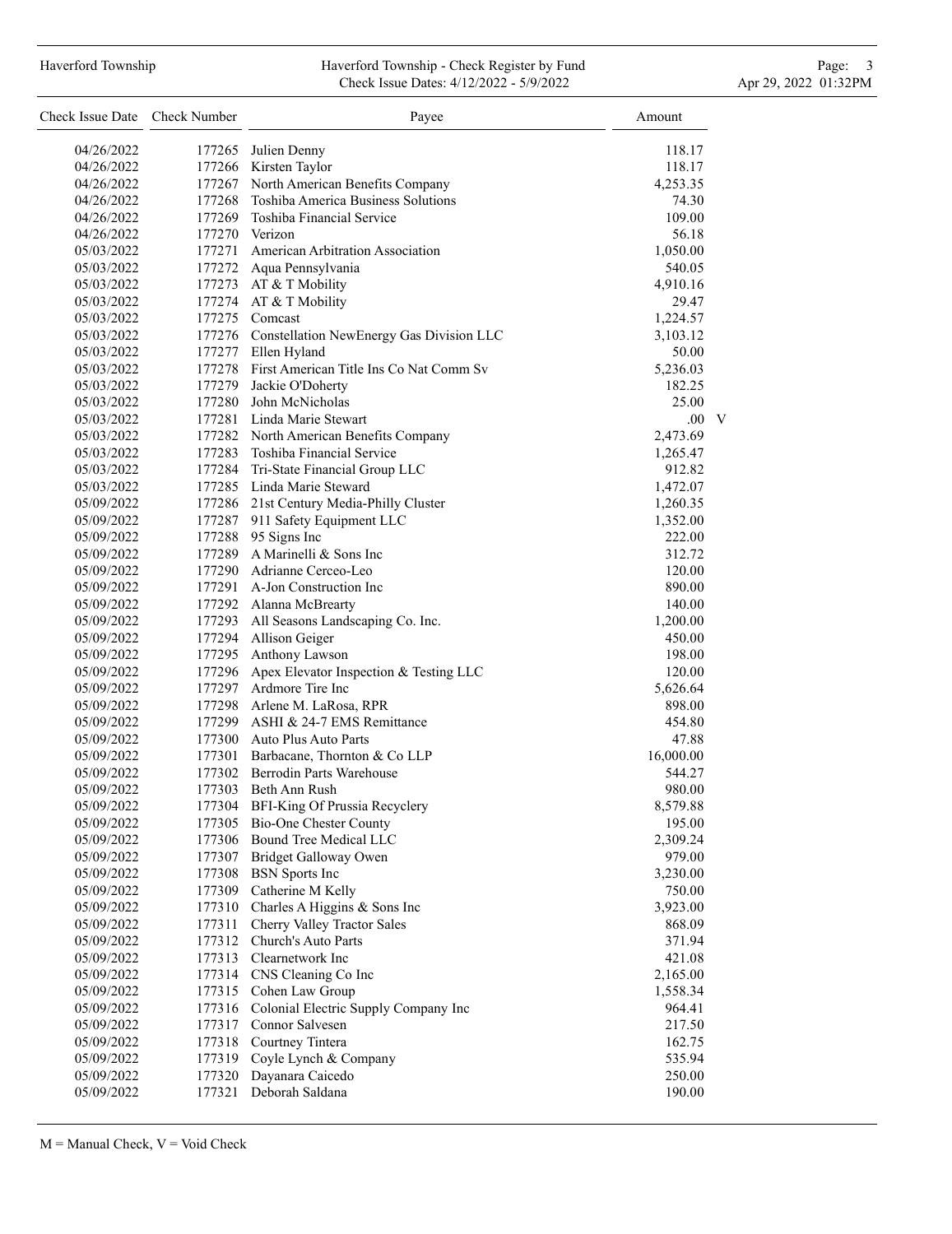## Haverford Township **Haverford Township - Check Register by Fund** Page: 4 Page: 4 Check Issue Dates: 4/12/2022 - 5/9/2022 Apr 29, 2022 01:32PM

| Check Issue Date Check Number |             | Payee                                             | Amount     |
|-------------------------------|-------------|---------------------------------------------------|------------|
| 05/09/2022                    |             | 177322 Defensive Driving Academy Inc              | 540.00     |
| 05/09/2022                    |             | 177323 Delaware County Solid Waste Authority      | 109,583.89 |
| 05/09/2022                    |             | 177324 Delaware Valley Turf                       | 384.00     |
| 05/09/2022                    |             | 177325 Del-Val International Trucks, Inc          | 6,319.39   |
| 05/09/2022                    |             | 177326 Devo & Associates LLC                      | 1,299.33   |
| 05/09/2022                    |             | 177327 Drugscan, Inc                              | 732.00     |
| 05/09/2022                    |             | 177328 Eagle Wireless Communications LLC          | 518.70     |
| 05/09/2022                    |             | 177329 Eastern Glove & Safety                     | 214.80     |
| 05/09/2022                    |             | 177330 Eileen G Micklin                           | 70.00      |
| 05/09/2022                    |             | 177331 Eileen McAndrews                           | 180.00     |
| 05/09/2022                    |             | 177332 Elizabeth Luff                             | 140.00     |
| 05/09/2022                    |             | 177333 Emblem Enterprises, Inc                    | 845.04     |
| 05/09/2022                    |             | 177334 Emily Caswell                              | 209.00     |
| 05/09/2022                    |             | 177335 Erin P O'Brien                             | 175.00     |
| 05/09/2022                    |             | 177336 ESO Solutions Inc                          | 11,522.53  |
| 05/09/2022                    |             | 177337 FBI-LEEDA                                  | 1,390.00   |
| 05/09/2022                    |             | 177338 FencCo Inc                                 | 2,448.00   |
| 05/09/2022                    |             | 177339 Finnegan McPoyle                           | 50.00      |
| 05/09/2022                    |             | 177340 Fire Line Equipment                        | 141.99     |
| 05/09/2022                    |             | 177341 G L Sayre Inc                              | 120.00     |
| 05/09/2022                    |             | 177342 Gail Stickney                              | 157.26     |
| 05/09/2022                    |             | 177343 General Code                               | 1,056.79   |
| 05/09/2022                    |             | 177344 Glasgow Inc                                | 125.00     |
| 05/09/2022                    |             | 177345 Glick Fire Equipment Co., Inc              | 2,350.48   |
| 05/09/2022                    |             | 177346 Gracyn Shaw                                | 85.00      |
| 05/09/2022                    |             | 177347 Grainger                                   | 183.55     |
| 05/09/2022                    |             | 177348 GranTurk Equipment Company Inc             | 2,171.97   |
| 05/09/2022                    |             | 177349 Guy's Auto Glass Service                   | 325.00     |
| 05/09/2022                    |             | 177350 H A DeHart & Son                           | 1,586.00   |
| 05/09/2022                    |             | 177351 Haverford Township Free Library            | 105,107.52 |
| 05/09/2022                    |             | 177352 Havis Inc                                  | 6,860.89   |
| 05/09/2022                    |             | 177353 Health Advocate Solutions Inc              | 1,382.40   |
| 05/09/2022                    |             | 177354 Hill Buick GMC                             | 1,250.90   |
| 05/09/2022                    |             | 177355 Hilltop Distributors Co                    | 699.98     |
| 05/09/2022                    | 177356 HPED |                                                   | 26,187.50  |
| 05/09/2022                    |             | 177357 ICW Consulting Group, LLC                  | 750.00     |
| 05/09/2022                    |             | 177358 Isabella Malosh                            | 190.00     |
| 05/09/2022                    |             | 177359 Ivori Campbell                             | 60.00      |
| 05/09/2022                    | 177360      | J & C Ice Technologies Inc                        | 81.33      |
| 05/09/2022                    | 177361      | J J Keller & Associates Inc                       | 458.62     |
| 05/09/2022                    | 177362      | Jack Bullock                                      | 50.00      |
| 05/09/2022                    |             | 177363 Jacob Low Hardware                         | 473.83     |
| 05/09/2022                    |             | 177364 JAMAR Technologies, Inc                    | 7,876.00   |
| 05/09/2022                    |             | 177365 Jared S. Caldwell                          | 324.00     |
| 05/09/2022                    |             | 177366 Jean M Vetter                              | 70.00      |
| 05/09/2022                    | 177367      | Joe & Bud's Towing Service                        | 400.00     |
| 05/09/2022                    |             | 177368 John J Connolly                            | 140.00     |
| 05/09/2022                    |             | 177369 JPS Equipment Co., Inc                     | 5,759.00   |
| 05/09/2022                    | 177370      | Justin Salvesen                                   | 105.00     |
| 05/09/2022                    |             | 177371 K9 Unlimited                               | 800.00     |
| 05/09/2022                    | 177372      | Kelly Industrial Supply                           | 509.70     |
| 05/09/2022                    |             | 177373 Kevin Shindler                             | 85.00      |
| 05/09/2022                    |             | 177374 Keystone Municipal Services, Inc           | 4,612.50   |
| 05/09/2022                    | 177375      | Kilkenny Law, LLC                                 | 5,332.50   |
| 05/09/2022                    | 177376      | Liberty Coca-Cola Beverages LLC<br>Liliya Murdock | 698.40     |
| 05/09/2022                    | 177377      |                                                   | 30.00      |
| 05/09/2022                    |             | 177378 Linde Gas & Equipment Inc                  | 375.07     |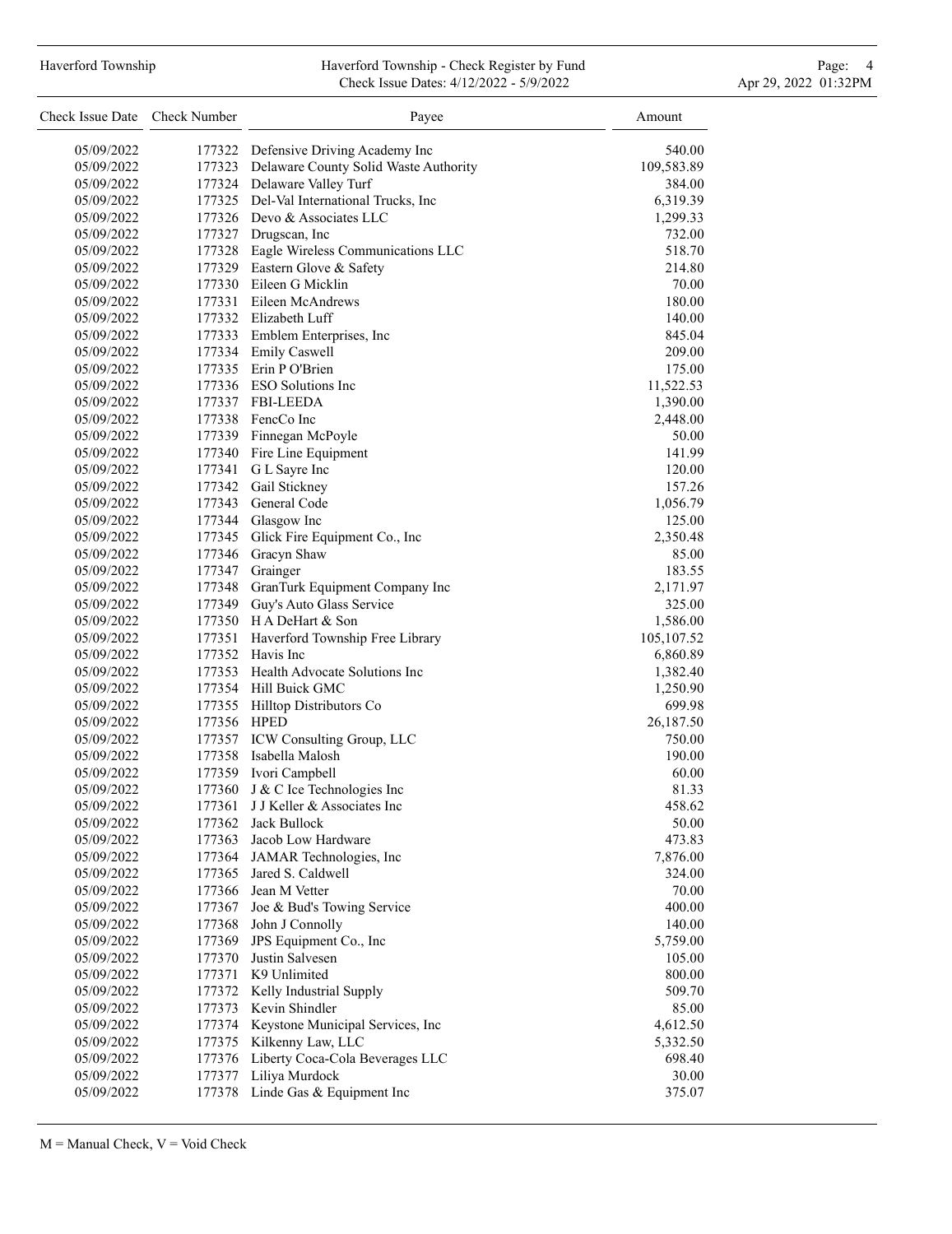## Haverford Township **Haverford Township - Check Register by Fund** Page: 5 - 5 - 7 Page: 5 - 7 Page: 5 - 7 Page: 5 Check Issue Dates: 4/12/2022 - 5/9/2022 Apr 29, 2022 01:32PM

| Check Issue Date Check Number |        | Payee                                       | Amount    |
|-------------------------------|--------|---------------------------------------------|-----------|
| 05/09/2022                    |        | 177379 Lisa A Drake                         | 120.00    |
| 05/09/2022                    |        | 177380 LogoWear House Inc                   | 2,675.00  |
| 05/09/2022                    |        | 177381 Manoa Cleaners, Inc                  | 1,187.10  |
| 05/09/2022                    |        | 177382 Mardinly Industrial Power LLC Corp   | 737.00    |
| 05/09/2022                    |        | 177383 Margaret Wilson                      | 252.00    |
| 05/09/2022                    |        | 177384 Matthew Hasson                       | 35.00     |
| 05/09/2022                    |        | 177385 Matthew J Ryan Vet Hospital of UPenn | 2,275.33  |
| 05/09/2022                    |        | 177386 Matthew P Klein                      | 182.50    |
| 05/09/2022                    |        | 177387 McCarthy and Company, LLC            | 135.00    |
| 05/09/2022                    |        | 177388 McLenaghan Wholesale Tires Inc       | 2,523.00  |
| 05/09/2022                    |        | 177389 McNichol, Byrne, & Matlawski, PC     | 87.50     |
| 05/09/2022                    |        | 177390 Michelle Perri                       | 150.00    |
| 05/09/2022                    |        | 177391 MLH Occupational & Travel Health     | 1,894.00  |
| 05/09/2022                    |        | 177392 Modern Group LTD                     | 2,289.75  |
| 05/09/2022                    |        | 177393 Nathan Scott                         | 85.25     |
| 05/09/2022                    |        | 177394 Nature Watch                         | 281.56    |
| 05/09/2022                    |        | 177395 New Enterprise Stone & Lime Co Inc   | 995.28    |
| 05/09/2022                    |        | 177396 Nichols Plumbing & Heating, Inc      | 1,562.00  |
| 05/09/2022                    |        | 177397 Noah Fox                             | 750.00    |
| 05/09/2022                    |        | 177398 North Creek Nurseries, Inc           | 412.45    |
| 05/09/2022                    |        | 177399 Octoraro Native Plant Nursery Inc    | 2,018.90  |
| 05/09/2022                    |        | 177400 Office Basics, Inc.                  | 2,336.44  |
| 05/09/2022                    |        | 177401 Orner's Garden Center                | 707.00    |
| 05/09/2022                    |        | 177402 PA Game Commission                   | 50.00     |
| 05/09/2022                    |        | 177403 Pacifico Marple Ford                 | 50.32     |
|                               |        | 177404 Paige Ruth Braunlich                 | 17.50     |
| 05/09/2022                    |        | 177405 Papco, Inc.                          |           |
| 05/09/2022                    |        | 177406 Park's Best Car Wash Inc             | 34,619.90 |
| 05/09/2022                    |        |                                             | 937.50    |
| 05/09/2022                    |        | 177407 Pennoni Associates, Inc              | 7,779.25  |
| 05/09/2022                    |        | 177408 PeopleGuru Inc                       | 1,128.11  |
| 05/09/2022                    |        | 177409 PetroChoice                          | 1,552.10  |
| 05/09/2022                    |        | 177410 Petroleum Traders Corp               | 1,271.10  |
| 05/09/2022                    |        | 177411 PetSmart #0564                       | 222.97    |
| 05/09/2022                    |        | 177412 PetSmart #1804                       | 109.98    |
| 05/09/2022                    |        | 177413 Pi-Chi Yang                          | 120.00    |
| 05/09/2022                    |        | 177414 Port A Bowl Restroom Co Corp         | 1,085.70  |
| 05/09/2022                    |        | 177415 Precision Sewer Services, LLC        | 1,950.00  |
| 05/09/2022                    |        | 177416 R J Power Equipment Co Inc           | 77.00     |
| 05/09/2022                    |        | 177417 Robert Rinaldi                       | 48.00     |
| 05/09/2022                    | 177418 | Roupas Enterprises Inc                      | 621.62    |
| 05/09/2022                    | 177419 | Ryan Edward Shindler                        | 135.00    |
| 05/09/2022                    | 177420 | Sandi Kirschner                             | 140.00    |
| 05/09/2022                    | 177421 | Sandy McGuire                               | 595.00    |
| 05/09/2022                    |        | 177422 Sarah Caswell Warnick                | 438.75    |
| 05/09/2022                    | 177423 | School District of Haverford Township       | 11,447.42 |
| 05/09/2022                    | 177424 | Sharon Smith                                | 120.00    |
| 05/09/2022                    | 177425 | Sherwin-Williams                            | 200.09    |
| 05/09/2022                    | 177426 | Shinning Knights LTD Corp                   | 1,150.80  |
| 05/09/2022                    | 177427 | Shred Patrol LLC                            | 300.00    |
| 05/09/2022                    | 177428 | Signal Service, Inc                         | 14,051.25 |
| 05/09/2022                    | 177429 | Sinclair Exterminating Inc                  | 735.00    |
| 05/09/2022                    | 177430 | Spectrum Letterbox                          | 6,290.00  |
| 05/09/2022                    | 177431 | Spike's Trophies Limited                    | 250.00    |
| 05/09/2022                    | 177432 | <b>Stacey Fash</b>                          | 52.50     |
| 05/09/2022                    | 177433 | <b>Steel Soccer</b>                         | 8,463.75  |
| 05/09/2022                    | 177434 | Superior Alarm Systems Inc                  | 120.00    |
| 05/09/2022                    | 177435 | Suzanne Barr                                | 1,540.00  |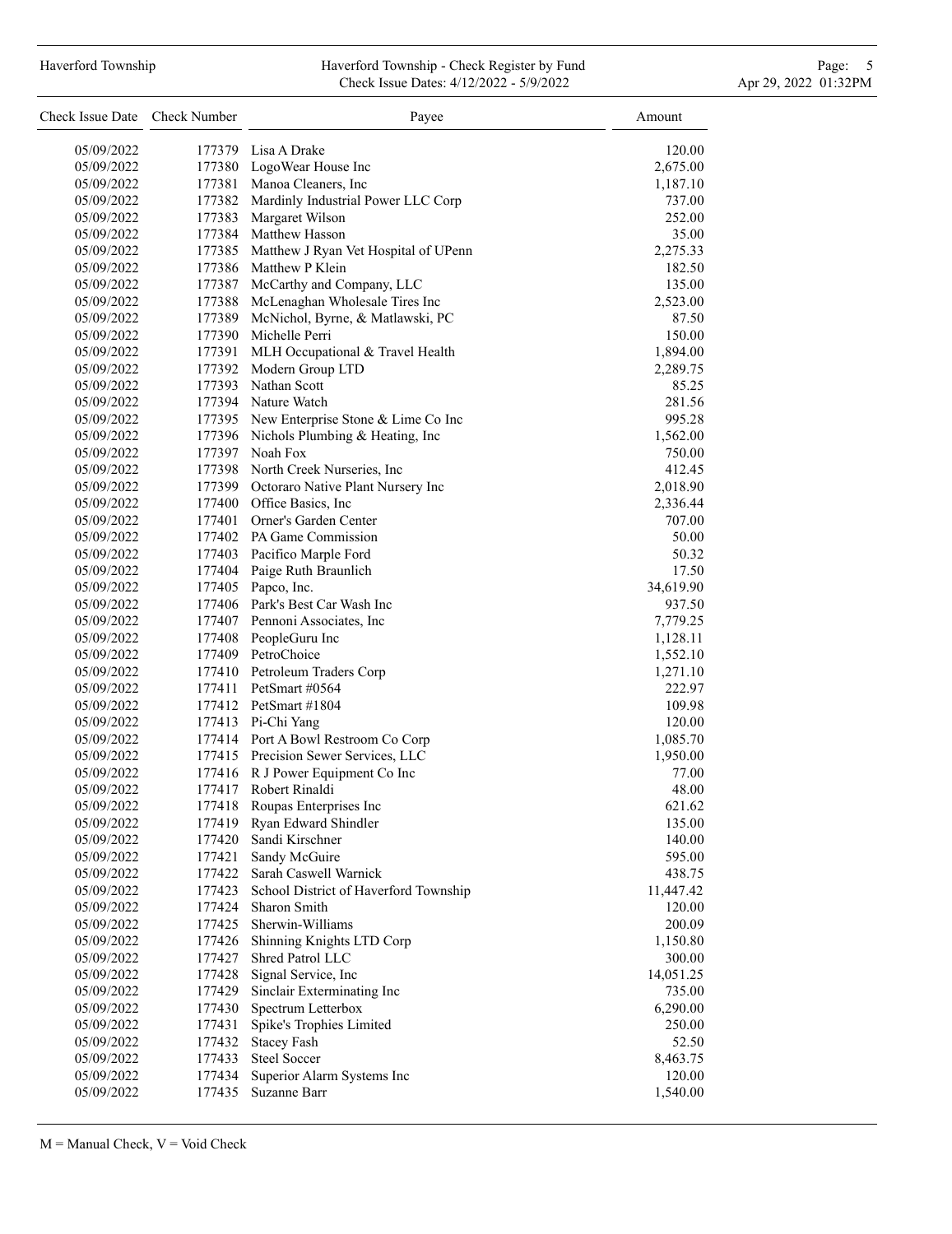## Haverford Township Haverford Township - Check Register by Fund Page: 6 Check Issue Dates: 4/12/2022 - 5/9/2022 Apr 29, 2022 01:32PM

| Check Issue Date Check Number   |     | Payee                                           | Amount                    |
|---------------------------------|-----|-------------------------------------------------|---------------------------|
| 05/09/2022                      |     | 177436 T M Fitzgerald & Associates              | 24,500.00                 |
| 05/09/2022                      |     | 177437 T. Frank McCall's, Inc                   | 600.63                    |
| 05/09/2022                      |     | 177438 Thomson Reuters-West                     | 263.96                    |
| 05/09/2022                      |     | 177439 Triple R Truck Parts                     | 1,171.28                  |
| 05/09/2022                      |     | 177440 Tri-State/Ace Knife Grinding Corp        | 446.00                    |
| 05/09/2022                      |     | 177441 TruckPro LLC Corp                        | 4,400.55                  |
| 05/09/2022                      |     | 177442 Turtle & Hughes, Inc                     | 1,904.50                  |
| 05/09/2022                      |     | 177443 Tustin Mechanical Services LLC           | 10,146.20                 |
| 05/09/2022                      |     | 177444 Tustin Water Solutions LLC               | 330.00                    |
|                                 |     | 177445 U S Municipal Inc                        |                           |
| 05/09/2022                      |     | 177446 ULINE, Inc                               | 7,136.28                  |
| 05/09/2022                      |     |                                                 | 624.89                    |
| 05/09/2022<br>05/09/2022        |     | 177447 Unifire Incorporated                     | 300.00<br>425.00          |
|                                 |     | 177448 United Inspection Aqency, Inc            |                           |
| 05/09/2022                      |     | 177449 Urban Research & Development Corporation | 5,549.00                  |
| 05/09/2022                      |     | 177450 Verita, LLC                              | 2,808.00                  |
| 05/09/2022                      |     | 177451 Victory Gardens Inc                      | 856.00                    |
| 05/09/2022                      |     | 177452 Videon Chrysler Dodge Jeep               | 218.60                    |
| 05/09/2022                      |     | 177453 Weeds, Inc                               | 100.00                    |
| 05/09/2022                      |     | 177454 Weinstein Supply Corp                    | 1,165.88                  |
| 05/09/2022                      |     | 177455 William McClatchy                        | 150.00                    |
| 05/09/2022                      |     | 177456 World Class Soccer School LLC            | 5,919.50                  |
| 05/09/2022                      |     | 177457 Yearsley's Service, Ltd                  | 52.50                     |
| 05/09/2022                      |     | 177458 Zeager Bros., Inc                        | 2,702.30                  |
| <b>Investment - PLGIT</b>       |     |                                                 |                           |
| 04/13/2022                      |     | 241 U S Bank FBO Haverford Township             | 382,380.95<br>M           |
| 04/13/2022                      |     | 242 U S Bank FBO Haverford Township             | 422,000.00<br>M           |
| 04/14/2022                      |     | 244 Express Scripts Inc                         | 32,295.55 M               |
| 04/26/2022                      |     | 246 Express Scripts Inc                         | 605.16 M                  |
| 04/26/2022                      |     | 247 Express Scripts Inc                         | 49,837.49 M               |
| 04/27/2022                      | 249 | Express Scripts Inc                             | 22,604.15<br>$\mathbf{M}$ |
| <b>Police Property Room</b>     |     |                                                 |                           |
| 04/26/2022                      |     | 145 Commonwealth of Pennsylvania                | 1,768.40 M                |
| <b>Total GENERAL FUND:</b>      |     |                                                 | 2,926,374.93              |
| <b>Investment - Sewer PLGIT</b> |     |                                                 |                           |
| 04/13/2022                      |     | 243 U S Bank FBO Haverford Township             | 19,119.05<br>M            |
| 04/14/2022                      |     | 245 Express Scripts Inc                         | 4.35 M                    |
| 04/26/2022                      |     | 248 Express Scripts Inc                         | 98.54 M                   |
| <b>Sewer Cash - Operating</b>   |     |                                                 |                           |
| 04/13/2022                      |     | 19061 TD Ameritrade FBO 913039189               | 19,119.05                 |
| 04/19/2022                      |     | 19062 Arthur J Gallagher Risk Mgmt Serv Inc     | 4,928.00                  |
| 04/19/2022                      |     | 19063 Delta Dental of PA                        | 144.00                    |
| 04/19/2022                      |     | 19064 Emma Dailey                               | 217.37                    |
| 04/19/2022                      |     | 19065 Frank D'Amore                             | 777.01                    |
| 04/19/2022                      |     | 19066 Gallagher Benefit Services Inc            | 5,000.00                  |
| 04/19/2022                      |     | 19067 Godfrey Pinder & Geraldine Gomez          | 392.31                    |
| 04/19/2022                      |     | 19068 James & Kathryn Farally                   | 73.82                     |
| 04/19/2022                      |     | 19069 John Campopiano                           | 334.48                    |
| 04/19/2022                      |     | 19070 Lucy Statzell & Leslie Marshall           | 70.09                     |
| 04/19/2022                      |     | 19071 Robert L Brown III & Charlotte W Brown    | 81.25                     |
| 04/19/2022                      |     | 19072 Ryan & Ashley Yoh                         | 161.27                    |
| 04/19/2022                      |     | 19073 Thomas David East                         | 17.68                     |
| 04/19/2022                      |     | 19074 William & Bonnie Welch                    | 349.07                    |
| 04/19/2022                      |     | 19075 William & Doris Pomeroy                   | 169.34                    |
| 04/26/2022                      |     | 19076 DelCo Public Schools Healthcare Trst      | 9,519.55                  |
| 04/26/2022                      |     | 19077 North American Benefits Company           | 78.50                     |
|                                 |     |                                                 |                           |